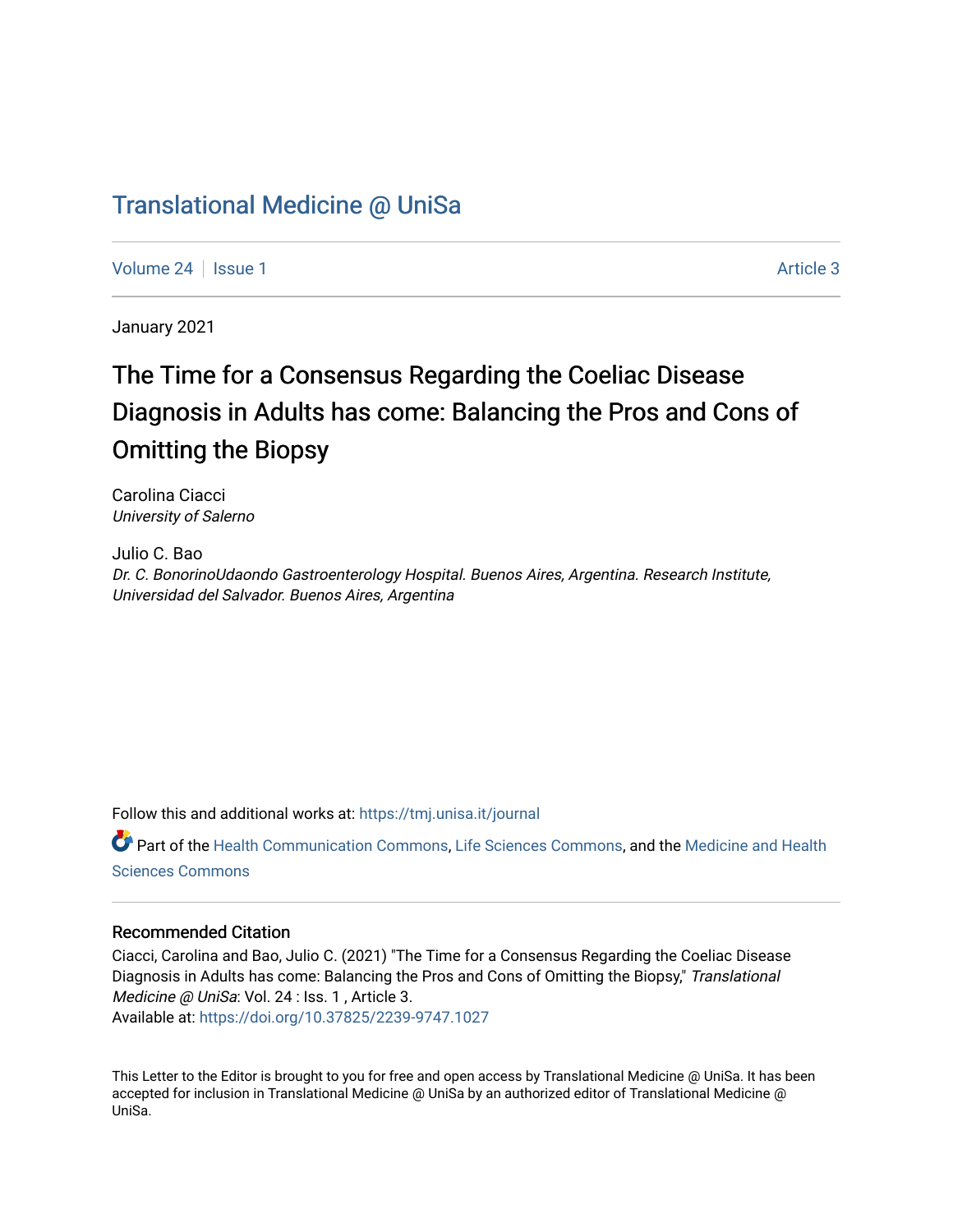# The Time for a Consensus Regarding the Coeliac Disease Diagnosis in Adults has come: Balancing the Pros and Cons of Omitting the Biopsy

C[a](#page-1-0)rolina Ciacci<sup>a,</sup>\*, Julio C. Bao <sup>[b](#page-1-1),[c](#page-1-2)</sup>

<span id="page-1-0"></span><sup>a</sup> Department of Medicine, Surgery, Dentistry, Scuola Medica Salernitana, Italy

<span id="page-1-1"></span><sup>b</sup> Dr. C. Bonorino Udaondo Gastroenterology Hospital, Buenos Aires, Italy

<span id="page-1-2"></span><sup>c</sup> Research Institute, Universidad del Salvador, Buenos Aires, Italy

Abstract

How balancing the pros and cons of omitting the biopsy in diagnosing CeD in adults?

Keywords: Coeliac disease, Histology, Biopsy, Consensus, Diagnosis

To the Editor,

oeliac disease (CeD) is an immunomediated chronic disease that develops in genetically susceptible individuals after consuming gluten-containing cereals. The epidemiology of CeD reveals that it is a common food intolerance, affecting about 1% of the global population with a few exceptions [\[1](#page-2-0)]. The blood levels of IgA type anti-tissue transglutaminase (tTG) antibodies and the histology of perendoscopic intestinal biopsies showing mucosal damage are considered the "gold standard" to make the diagnosis [\[2](#page-2-1)]. Since its introduction in the mid-1950s, duodenal biopsy has been essential [\[3](#page-2-2),[4](#page-2-3)]. Upper GI endoscopy became the preferred method for obtaining duodenal biopsies in the 1980s [\[5](#page-2-4)]. A seminal study published in 1996 investigated, for the first time, the possibility of diagnosing CeD in adults solely based on specific serology (anti-endomysial: 100% positive predictive value and 70% sensitivity) [[6\]](#page-2-5). As a result, several studies with a similar goal of investigating adult and children patients were conducted. Based on all of the previous studies, the ESPGHAN established in 2012 that high levels of tTG IgA (x10) accurately predicted the presence of atrophic intestinal mucosa in symptomatic patients. Further ESPGHAN-funded research confirmed that the serological strategy could

replace biopsy in children, even in asymptomatic cases [[7\]](#page-2-6). As a result, a new ESPGHAN consensus confirmed that in children omitting the biopsy in the presence of a high anti-tTG IgA titer is a safe and recommended practice in diagnosing CeD [\[7](#page-2-6)].

There is an exciting debate among CeD experts about the possibility of omitting the biopsyin adults when the titer of anti-tTGis high. The topic reasonably divides the CeD experts for several reasons.

First, a diagnosis of CeD is forever. The idea of confirming by histology the serology findings is reassuring. However, the same is for children and adults, and for children, the no-biopsy strategy is now the standard of care.

Secondly, there is a reasonable worry to miss the diagnosis of diseases other than CeD. In the suspicion of CeD for digestive symptoms or iron deficiency, the upper endoscopy might unveil other diseases such as peptic ulcer and gastric cancer, besides obtaining the intestinal biopsy. However, data from the literature are reassuring as in a multicenter study, coincident significant UGI endoscopic findings appear to be rare in adult CeD [[8\]](#page-2-7).

Another con toward the biopsy is that CeD is considered a precancerous disease, and adults may receive a late diagnosis of CeD. The long-time gluten exposure and the presence of symptoms increase the

Available online 23 December 2021.

<sup>\*</sup> Corresponding author.

E-mail address: cciacci@unisa.it (C. Ciacci).